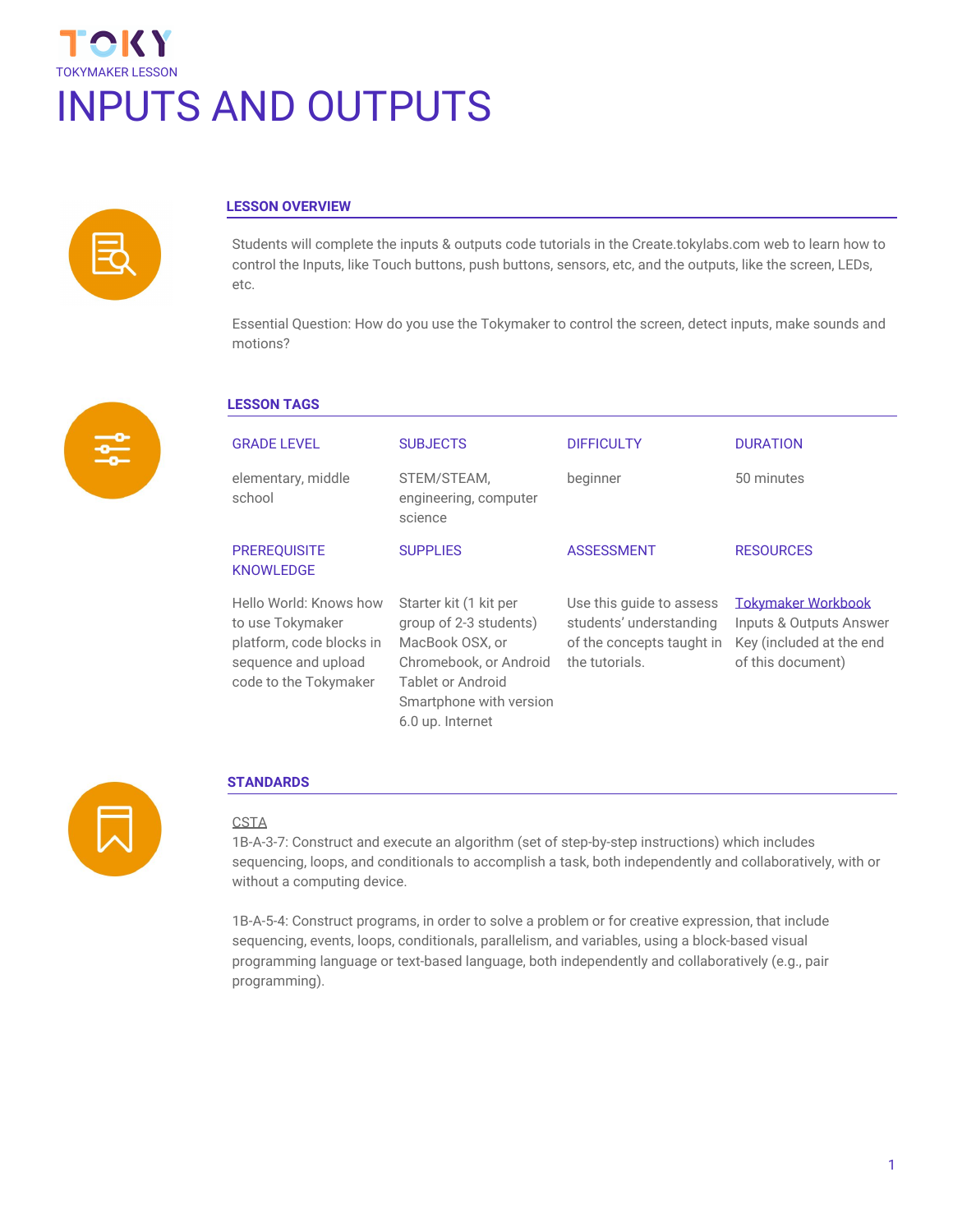



### **VOCABULARY**

Sensors, actuators, modules inputs, outputs, Tokymaker, blocks, Screen, Display, LED, RGB game controllers, Light effects, touchpad, Refresh, Value

# INSTRUCTIONAL STEPS



# **STEP 1: SETUP - Prior to Class**

Duration: 30 minutes

This lesson can be done individually or in small groups (2-3 students).

The tutorials are well explained and do not require teacher guidance to complete, so teachers can focus on supporting students when they need extra help.

Each group will need at least one Tokymaker, a compatible computer, plus one [Tokymaker Workbook](https://docs.google.com/document/d/1M8bdTb4E-0PBFbi7nlpsVoFkDcxeh37j8qKDcfUzScY/edit?usp=sharing) per student. Craft materials like cardboard and straws are recommended but not essential.

#### **NOTES**

- Set up a screen or a projector to watch the inputs and outputs video as a class (see Step 2: Introduce). Note that this video has sound. If you don't have access to a projector, students can view on their laptops. - Print out one Tokymaker Workbook per student. They will use that throughout the code tutorial lessons.

- Watch the video and do one tutorial beforehand to get accustomed to the interface.

- [Optional] Print out the Inputs & Outputs Answer Key beforehand (see Appendix below). The answer key provides the end code for each tutorial and an explanation of how it works, block by block.



# **STEP 2: INTRODUCE- What is an Input? What is an Output?**

Duration: 10 minutes

Go to [https://www.youtube.com/watch?v=v25PCV\\_IJCw](https://www.youtube.com/watch?v=v25PCV_IJCw) and as a group, watch the inputs and outputs tutorial video.

Suggested group activity after the video ends:

- Ask each group of students to choose an Output module (Actuator) from their Starter Kit and discuss what it does with their peers?
- Do the same with the Input module (sensors), and if time allows, ask them to give examples of things they can do with them.
- Discuss how the Tokymaker works with inputs and outputs. How is the Tokymaker like a brain? What other examples from the real world can you think of?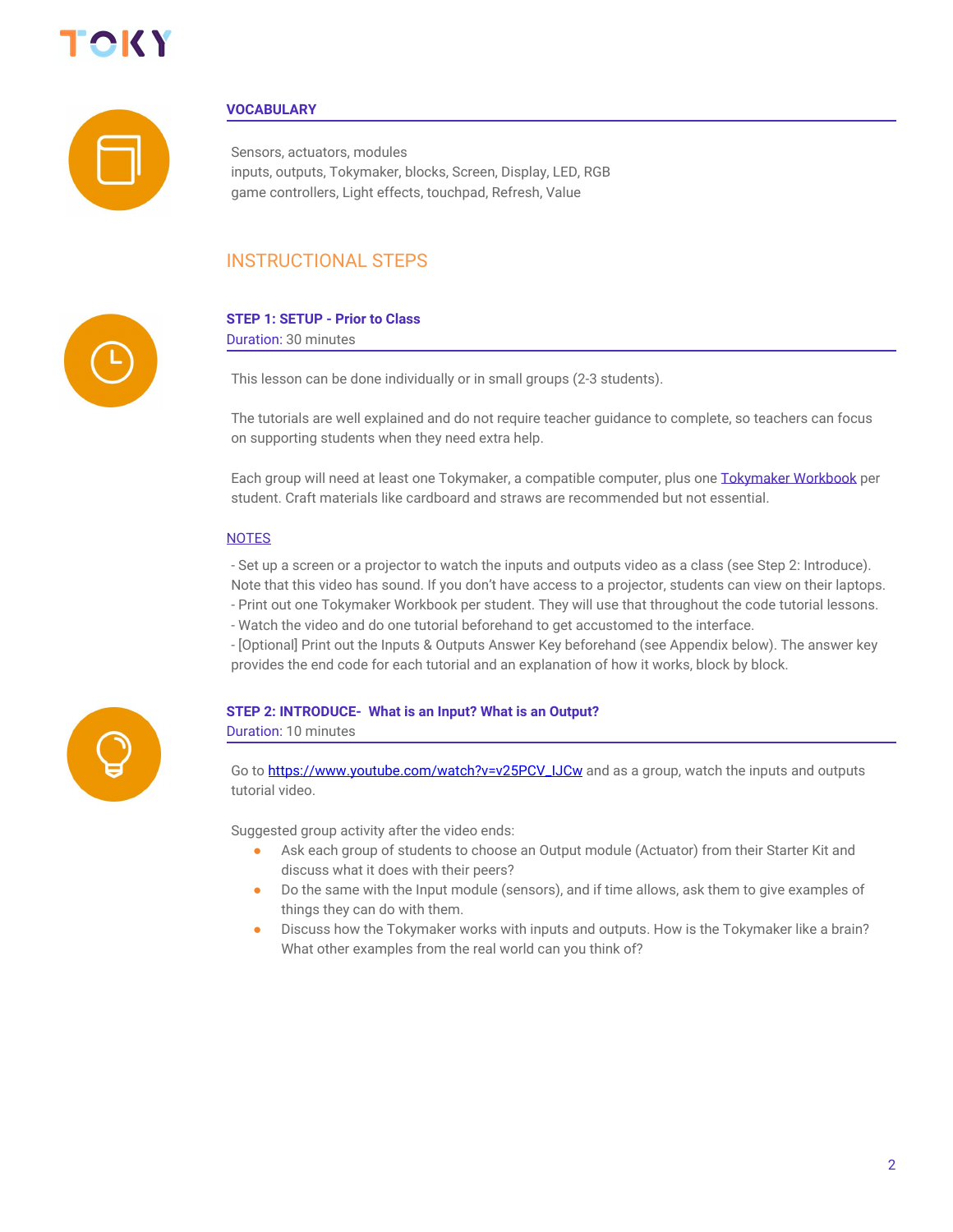



# **STEP 3: TUTORIALS- Let's Make Controllers!**

Duration: 30 minutes

Students head to the web create.tokylabs.com, turn on the Tokymaker and pair it. Once this is done, start the activity in this order:

1.0 Your Very First Light Effect

Students will make a simple light intensity controller. They will learn how to convert the signal from the sensor in their kit to control the LED of the Tokymaker.

1.1 Interactive Display

Students will control the display based on the Inputs. They will learn how to control how and when to show text and sensors information in the display.

[Optional] 1.2 Extreme Agility Game

Students will make a game based on agility.

They will learn how to convert the signal from three Push buttons into a game that controls the colours of the LED and shows in the screen what colour is the most intense. The winner is the one who pushes the button with highest frequency.



# **STEP 4: SHARE - What Did You Learn? What Do You Need Help With?**

Duration: 10 minutes

Introduce students to the Tokymaker Master Workbook. Ask them to fill in the inputs & outputs section.

[Optional] Ask students to share on a Post-It: One thing they learned and one thing they need help with. Post their reflections on a designated wall or board. Encourage them to read the Post-Its and use them as a tool to help each other during the next class.



# **STEP 5: CLOSE**

Duration: 5 minutes

Students should take apart their circuits and put away the modules according to the diagram on box. Students should clean up their workspace and close out their laptop. Ask students to hand in their Tokymaker Workbook.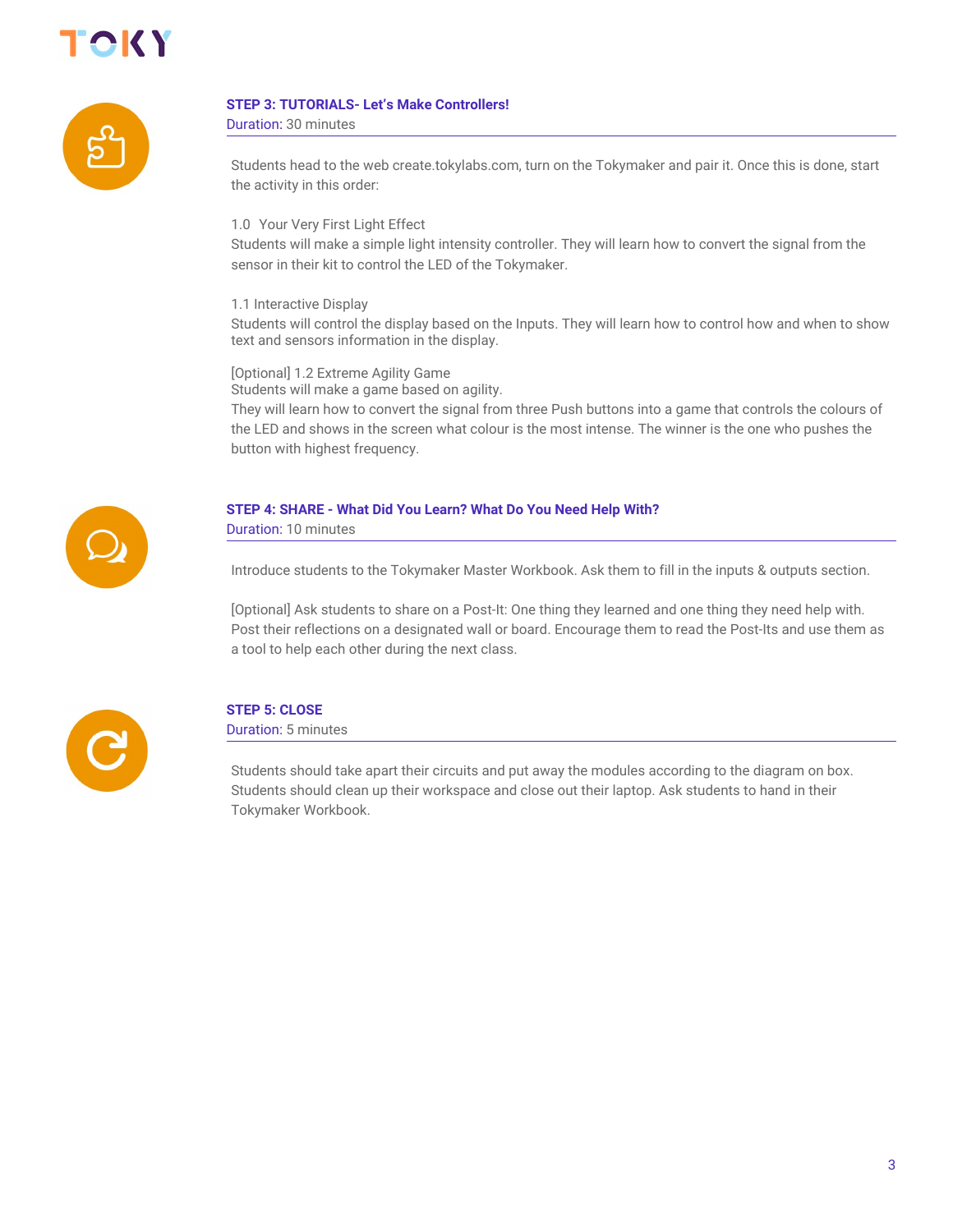# TOKY APPENDIX CODE TUTORIALS | **INPUTS & OUTPUTS ANSWER KEY** 1.0 YOUR VERY FIRST LIGHT EFFECT

# **FINAL CODE**

| repeat                                     |                   | $+1$ |                  |  |
|--------------------------------------------|-------------------|------|------------------|--|
| Set LED on Head v red<br>Read IN1          | Read IN2<br>green | blue | Read IN3 v<br>at |  |
| <b>HOW IT WORKS</b>                        |                   |      |                  |  |
| 1.1 How it works?                          |                   |      |                  |  |
| Set LED on Head v red<br>Read IN1<br>green | Read IN2 v        | blue | Read IN3<br>at   |  |

The input gives a number, that will define the Intensity percentage of the colour. For example, If the input one senses a 100%, then the LED will be Red with 100% of Intensity.

Each input is related to a color of the LED.

- $\bullet$  Input 1  $\rightarrow$  Red
- $\bullet$  Input 2  $\rightarrow$  Green
- $\bullet$  Input 3  $\rightarrow$  Blue

The green [repeat] loop block tells the code that is inside it to keep running forever once and again.

The brown [Set LED] block sets the LED included in our Tokymaker (above the display) to light up in specific red, green and blue percentages. 0 is minimum intensity of light and 100 is maximum.

The Yellow [Read IN1] block is getting the value from the sensor attached in the input 1. Minimum value is 0 and maximum value is 100. This block is setting the value of the Red color intensity.

Same thing happens with [Read IN2] and [Read IN3], with green and blue.

(The blue block [1] is not necessary to explain to the students in this Lesson. It refers to the position of the LED that has to be lighted up. Since we are using the "On Head" LED, we only have one. But if we connect a set of 50 LEDs in the Ouput, we could specify which one of those 50 to turn on by changing the value of this block, from 1 to 50.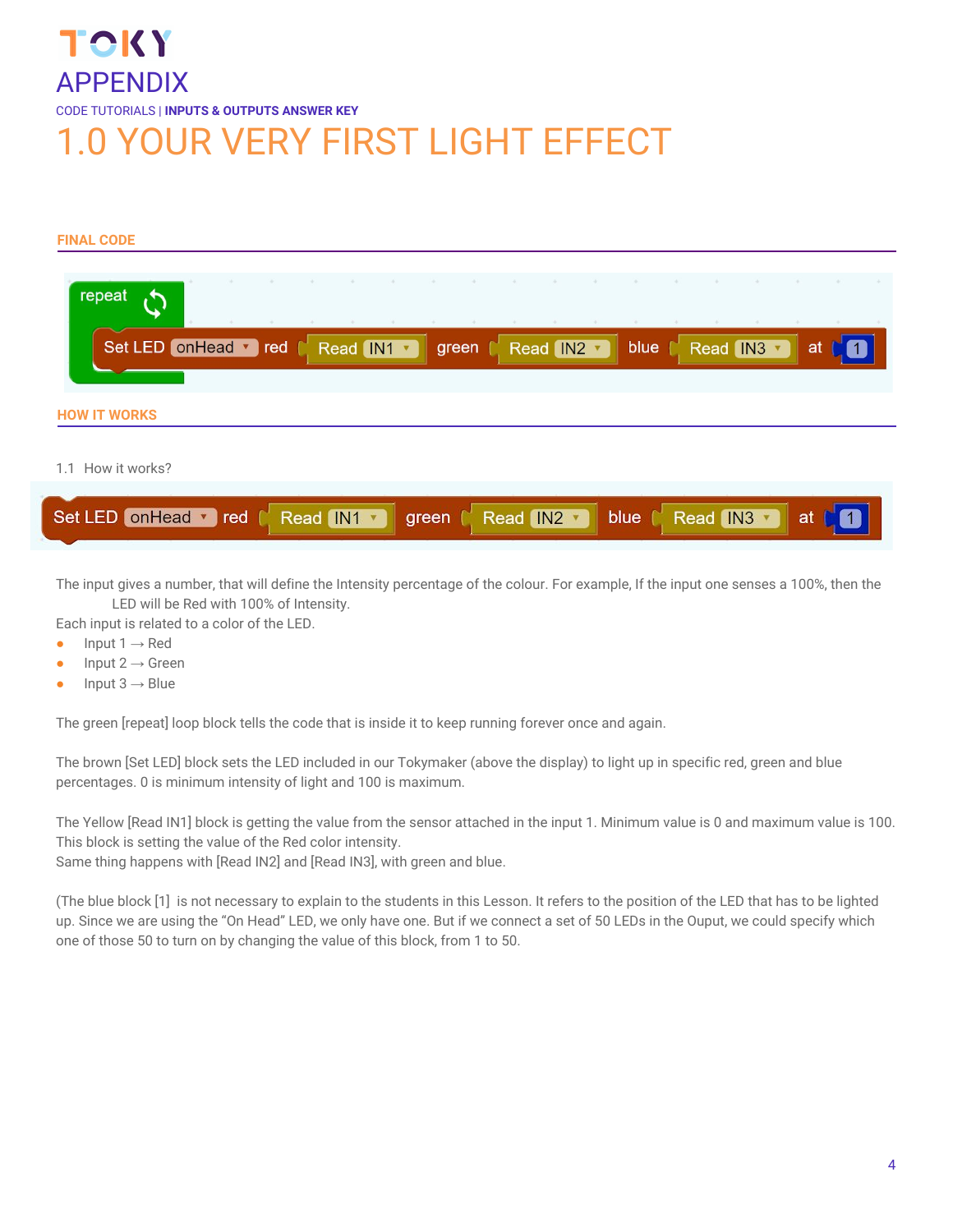# TUTORIALS | **INPUTS & OUTPUTS ANSWER KEY INTERACTIVE DISPLAY**

# **FINAL CODE**



### **HOW IT WORKS**

The green [Repeat] loop block tells the code that is inside it to keep running forever, repeating what is inside once and again.

We include the purple [Screen: clear] display block to clear the screen, put the cursor back to the origin of the coordinate axis and leave it ready to start one more iteration of the Repeat block. We need to do that because the value of the yellow [Read IN1] is changing in each iteration, and we need to delete (clear) the previous value before we print the new one.

The purple [Screen: print : "Value" : Read IN1] display block tells our screen to get information to be shown.

In this case, the information is a Text+value, therefore, inside the purple block we have included a green ["Value"]text block and a yellow [Read IN1] Input block.

The green ["value"] text block is just printing that word, followed by ":", and as value we are using the yellow [Read IN1] Input block, which will get the value (0 minimum and 100 maximum) from the sensor attached to the Input 1.

After the information is collected, we need to actually show it in the screen. We are using the purple block [Screen: display] display block. This is the one who really makes the screen turn on.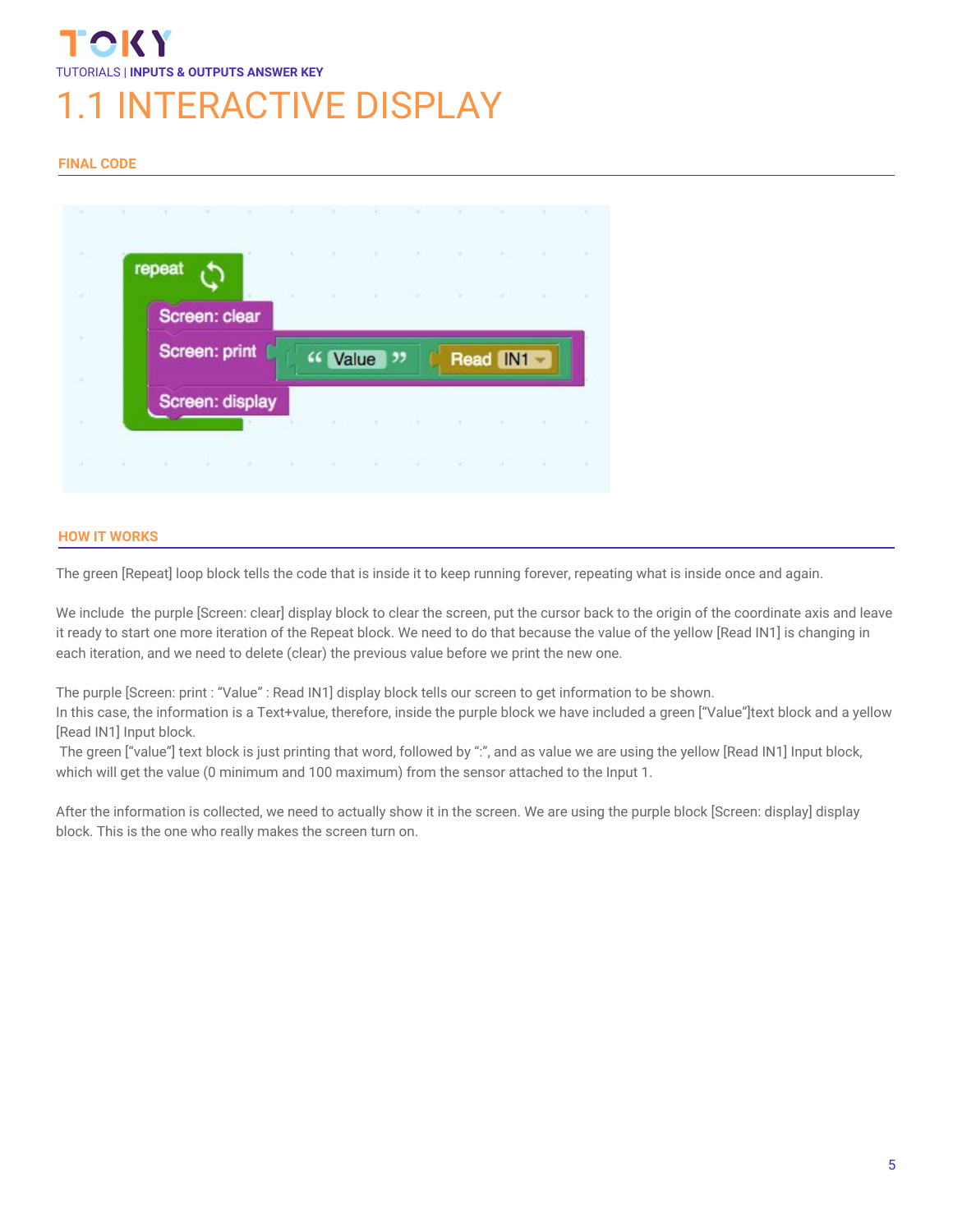

**THE FINAL CODE**

# 1.2 EXTREME AGILITY GAME

TUTORIALS | **INPUTS & OUTPUTS ANSWER KEY**

#### repeat Ò  $\overline{0}$  r Touch Pad **Strate** clicked? do o if Green - **Base**  $\mathbf{G}$ change Green by 65 do  $\circ$  r **Blue 2 22 8** do change Ellie by FES ◎ ■ do change Fied by [ 5]  $\bullet$   $\bullet$ Touch Pad 2 dicked? do [o] if Green - 63 (95 do change Green by 6  $\bullet$  if Red Case ø change **RESET by # 65** do 向目 **Clues Case** 6 do change Blue by [ F5] Touch Pad **S** clicked?  $\boxed{0}$  if do [0] if **BBD 80 8** do change Red - by **C** 25  $\boxed{0}$  if Green v 2 3 5 change Green by 1 75 do  $\overline{\bullet}$ Ť **BUED 60 80** change Bluess by 16 do Set LED on Head red Green blue Red<sub>2</sub> green Blue at l' n

### **HOW IT WORKS**

The complexity of this code is out of the scope at this level. Nevertheless, will be briefly explained.

The objective of it is to recreate a game with three touch buttons interacting with LED colours. Once is clicked, each touch button (touchpad) is in charge of increasing the light intensity of one colour (Red, Gren or Blue) and decreasing the intensity of the rest of